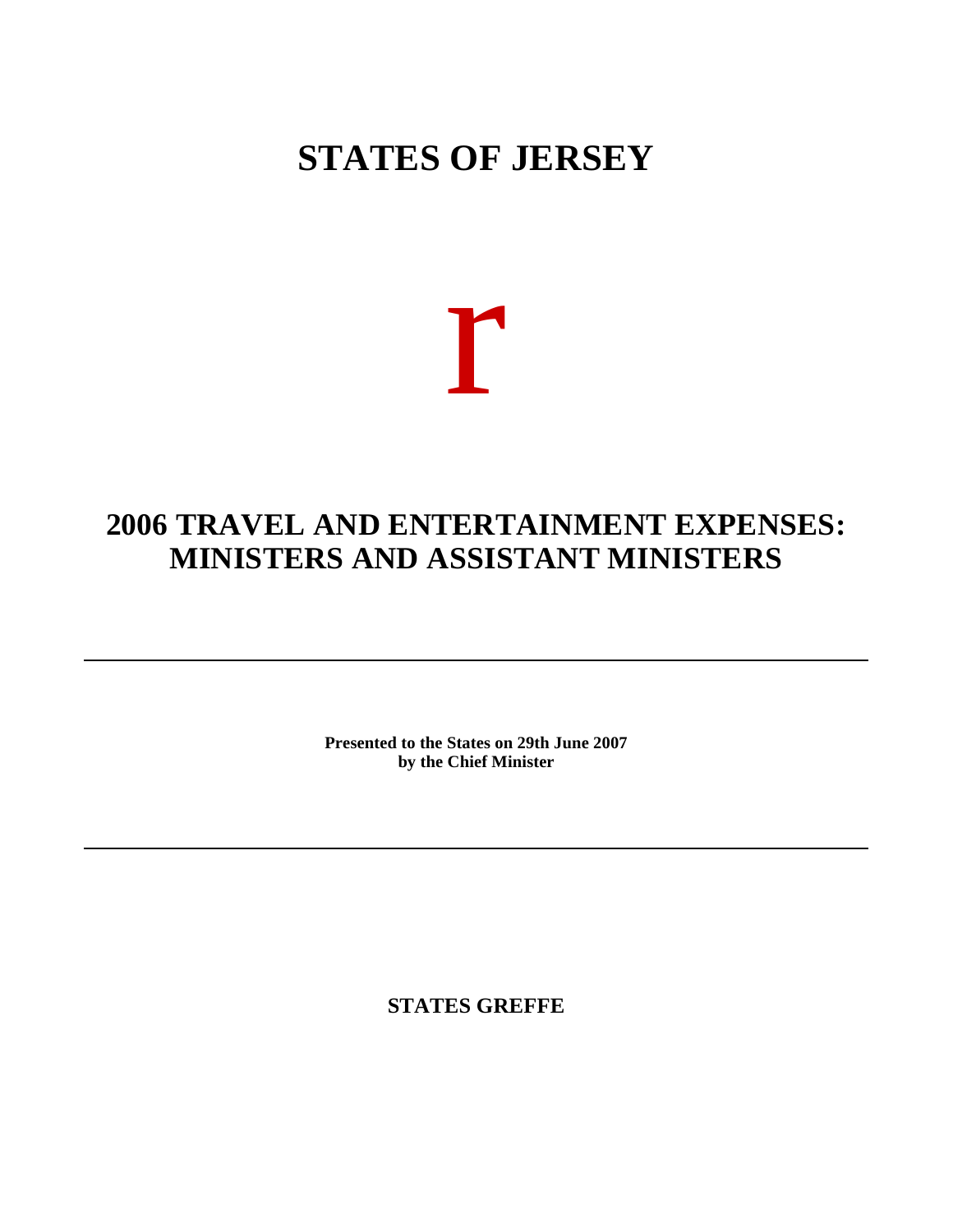## **REPORT**

At a recent meeting of the States the Chief Minister was asked during 'questions without notice' by Senator Ben Shenton about the travel and entertainment expenses incurred by ministers.

The relevant extract from the States minutes is given below –

*"The Code of Conduct for Ministers, which was presented on 10 February, was largely copied and pasted from the U.K. Code of Conduct. However, the U.K. Code of Conduct includes that the government publishes an annual list of all travel overseas by Ministers, together with the total cost of Ministerial travel overseas. Will, at the end of these 12-month periods, the Chief Minister publish all travel and entertaining expenses by Ministers?"*

The Chief Minister agreed to publish the expenses incurred by Ministers, and the travel and entertainment figures for 2006 are attached as an Appendix. The expenses incurred by Assistant Ministers are also included for ease of reference.

The majority of the expenses have been incurred by the Chief Minister and the Minister for Economic Development, and this is a consequence of their responsibilities for international relations and economic development matters.